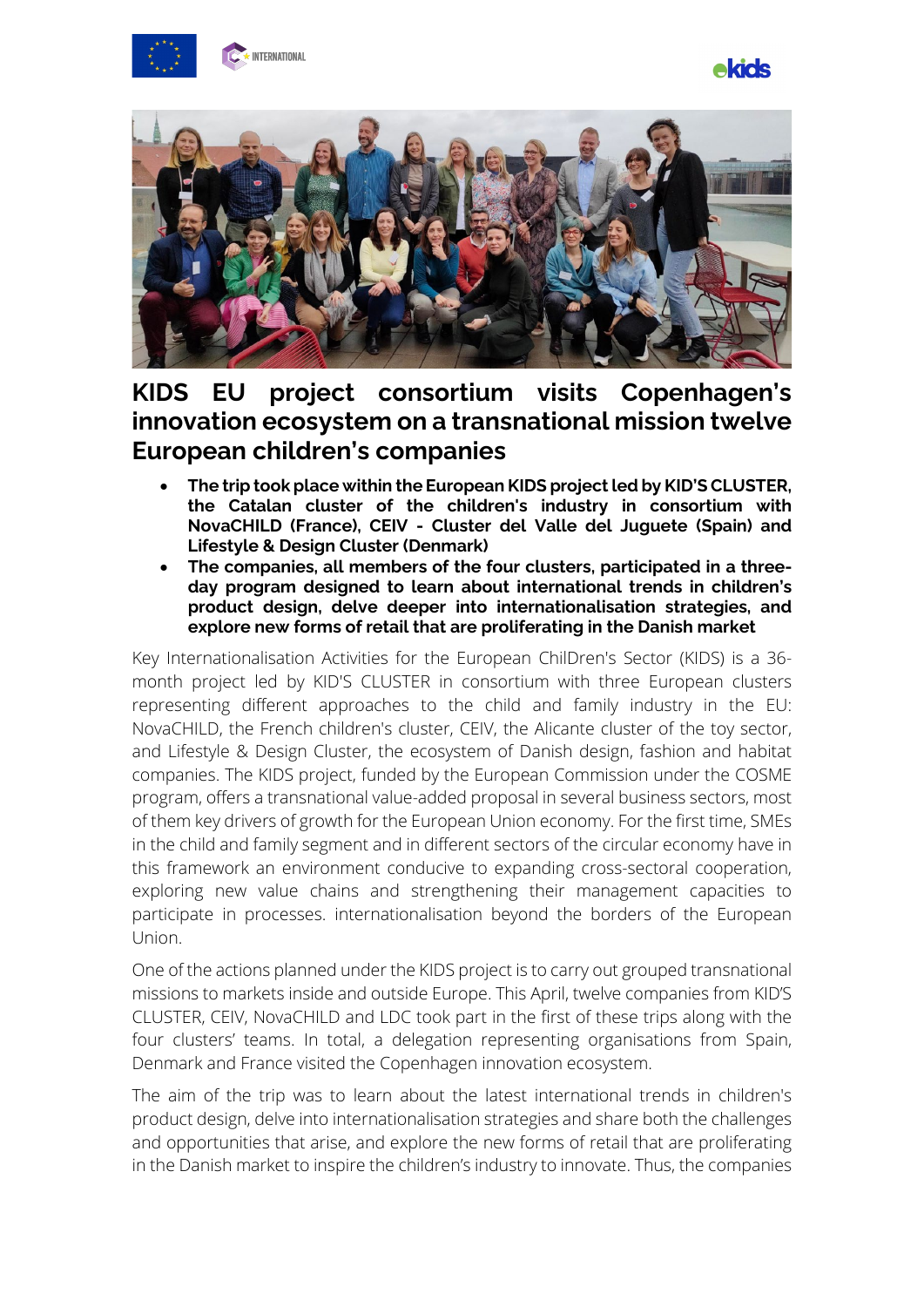



have participated in a three-day agenda in which the following activities have taken place:

- Retail walk to visit locally produced products' shops specialising in sustainable items, circularity, and community building.
- Visit to Censuum, an innovative experiential retail experience based on the promotion of local brands with a strong digital presence and a strong sustainable positioning
- Conference attendance on the generation of synergies between complementary value chains to facilitate innovation and cross-border collaboration by Martin Rune, representative of the Danish Innovation Center in Shanghai.
- Visit to the Danish Architecture Centre (DAC) and presentation by Tanya Lindkvist, Program Manager of the museum, to learn about a cultural experience that puts the expectations and preferences of families at the centre.
- Guided tour of the "Living Sustainable" exhibition within the DAC, which provides new perspectives on how to build more environmentally friendly cities and homes integrated into the natural environment.
- Panel with Danish brands in the children's sector on new ways to sell children's products through webshops, livestream, and own second-hand product platforms.
- Workshop on digitisation, circularity and gender equity as pillars of the internationalisation strategies of the European children's industry.
- Visit to the Showroom of the Danish brand of furniture design and home accessories Ferm, one of the most relevant brands in the sector.
- Pitch by Nikolina Olsen-Rule, Director of Communications at the Danish Design Museum, on how they have transformed the museum's educational program into an immersive learning experience for all family members.
- Visit to the most experiential store of BR, a leading retailer in the world of games and toys, designed as a shopping space where you can play, explore and spend time with your family.